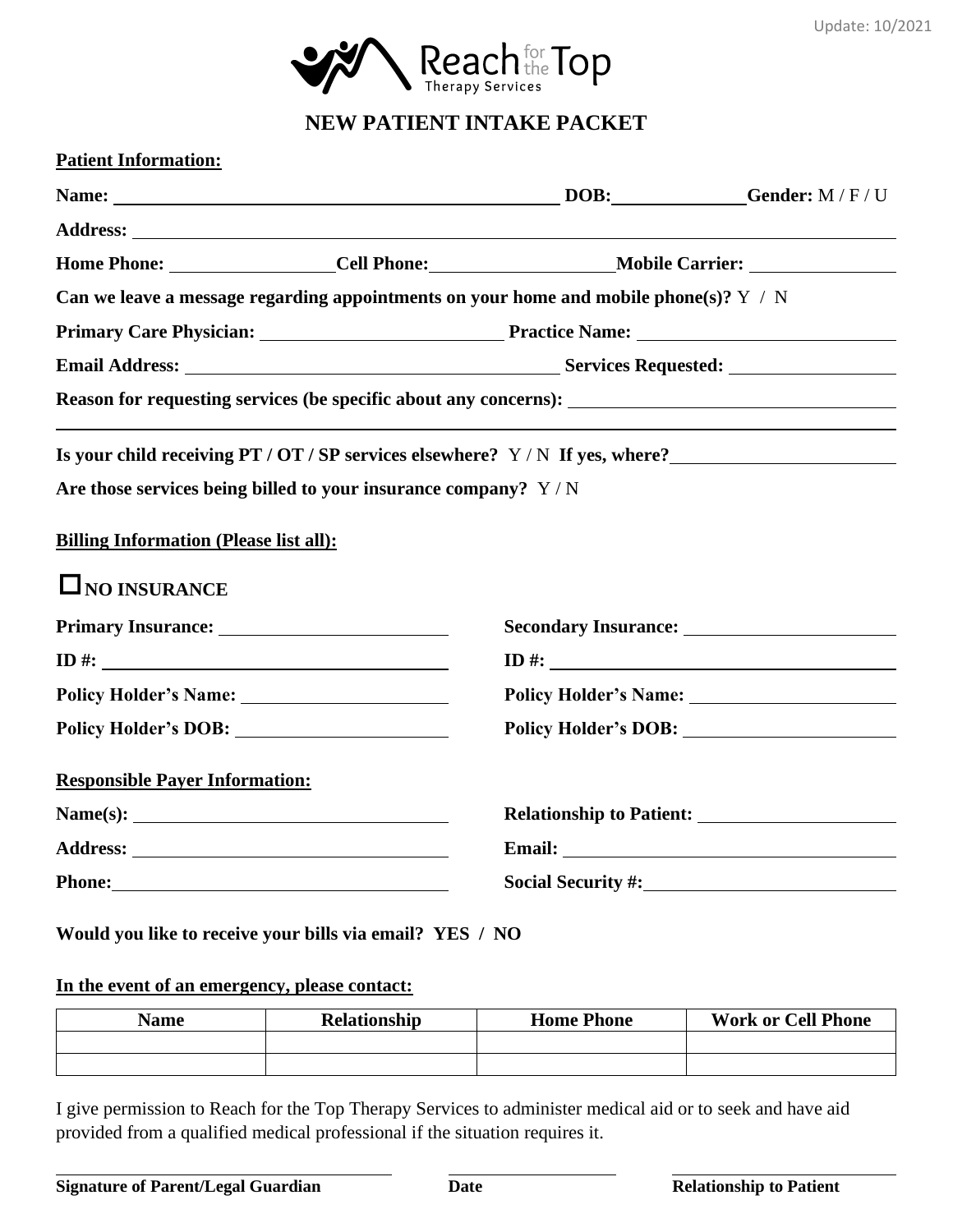#### **Who lives in your home?**

| <b>Name</b> | Relationship | Age |
|-------------|--------------|-----|
|             |              |     |
|             |              |     |
|             |              |     |
|             |              |     |
|             |              |     |
|             |              |     |
|             |              |     |
|             |              |     |

**Are there pets at home?** Y / N **If Yes, What kind:** 

**Complications during mother's pregnancy, labor and delivery?** Y / N **If Yes, please describe:**

|                                     |                                                                                                            |                       | <b>Premature / Post Mature / Full Term</b>                                                          |
|-------------------------------------|------------------------------------------------------------------------------------------------------------|-----------------------|-----------------------------------------------------------------------------------------------------|
|                                     | Mark any of the following that your child has had a history of:                                            |                       |                                                                                                     |
| $\Box$ Chronic illness              | $\Box$ Chronic infections                                                                                  | $\Box$ Fever          | $\Box$ Respiratory issues                                                                           |
| $\Box$ Vision problems              | $\Box$ Hearing problems                                                                                    | $\Box$ Ear infections | $\Box$ Heart issues                                                                                 |
| $\Box$ Sleeping problems            | $\Box$ Feeding difficulties                                                                                | $\Box$ Diabetes       | $\square$ Seizures                                                                                  |
| $\Box$ Meningitis                   | $\Box$ Tuberculosis                                                                                        |                       | $\Box$ Neurological issues $\Box$ Orthopedic issues                                                 |
|                                     |                                                                                                            |                       |                                                                                                     |
|                                     |                                                                                                            |                       |                                                                                                     |
|                                     | Please list any other illnesses (other than typical childhood illnesses), hospitalizations, surgeries, and |                       |                                                                                                     |
| Are Immunizations up to date? $Y/N$ |                                                                                                            |                       |                                                                                                     |
|                                     |                                                                                                            |                       | Is your child attending early intervention / Head Start / Child Care / School? Y / N If Yes, Where? |
|                                     |                                                                                                            |                       | Does your child have a current IFSP / IEP / 504 Plan?                                               |
|                                     |                                                                                                            |                       | Does your child receive any services through school? $Y/N$ If Yes, what services?                   |
|                                     | Please indicate other diagnoses your child has received:                                                   |                       |                                                                                                     |
| <b>Diagnosis</b>                    |                                                                                                            |                       | <b>Approximate Date of Diagnosis</b>                                                                |
|                                     |                                                                                                            |                       |                                                                                                     |
|                                     |                                                                                                            |                       |                                                                                                     |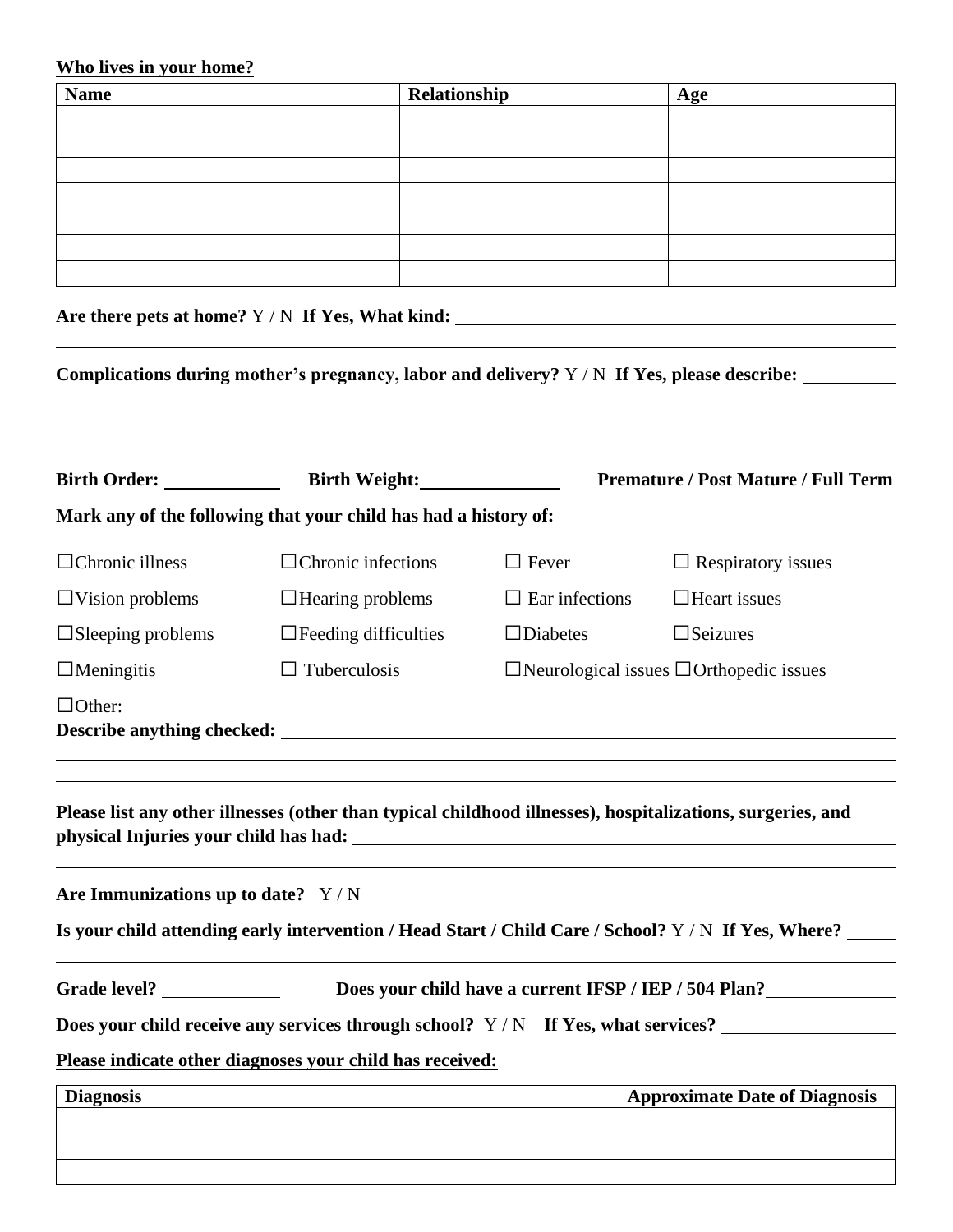#### **Please list other physicians and specialists who provided care to your child:**

| Name / Location | <b>Specialty</b> | <b>Phone Number</b> |
|-----------------|------------------|---------------------|
|                 |                  |                     |
|                 |                  |                     |
|                 |                  |                     |
|                 |                  |                     |
|                 |                  |                     |
|                 |                  |                     |

## **Current Medications:**

| <b>Name</b> | <b>Dosage</b> | <b>Frequency   Reason for Medication</b> |
|-------------|---------------|------------------------------------------|
|             |               |                                          |
|             |               |                                          |
|             |               |                                          |

|                                                                                                     | Any known allergies? Y / N If yes, please list: _________________________________               |
|-----------------------------------------------------------------------------------------------------|-------------------------------------------------------------------------------------------------|
|                                                                                                     |                                                                                                 |
|                                                                                                     |                                                                                                 |
|                                                                                                     |                                                                                                 |
|                                                                                                     |                                                                                                 |
|                                                                                                     |                                                                                                 |
|                                                                                                     |                                                                                                 |
|                                                                                                     | Does your child use any medical equipment? N/A Wheelchair: Y / N Standers: Y / N Walkers: Y / N |
|                                                                                                     |                                                                                                 |
|                                                                                                     | Does your child have orthotics: Y / N If Yes, What kind: ________________________               |
|                                                                                                     |                                                                                                 |
| <b>Developmental Milestones:</b> Please note approximate age at which your child did the following: |                                                                                                 |

| Sat:                  | Crawled; Belly: ____________ | Hands & knees:                                                                                                                                                                                                                       |
|-----------------------|------------------------------|--------------------------------------------------------------------------------------------------------------------------------------------------------------------------------------------------------------------------------------|
|                       | First Word:                  |                                                                                                                                                                                                                                      |
| Undressed self:       | Dressed self:                | Toilet trained: <u>New York: New York: New York: New York: New York: New York: New York: New York: New York: New York: New York: New York: New York: New York: New York: New York: New York: New York: New York: New York: New Y</u> |
| <b>Managed snaps:</b> | Managed zippers: ________    | Managed buttons:                                                                                                                                                                                                                     |
| <b>Tied Shoes:</b>    | <b>Preferred Hand:</b> L/R   |                                                                                                                                                                                                                                      |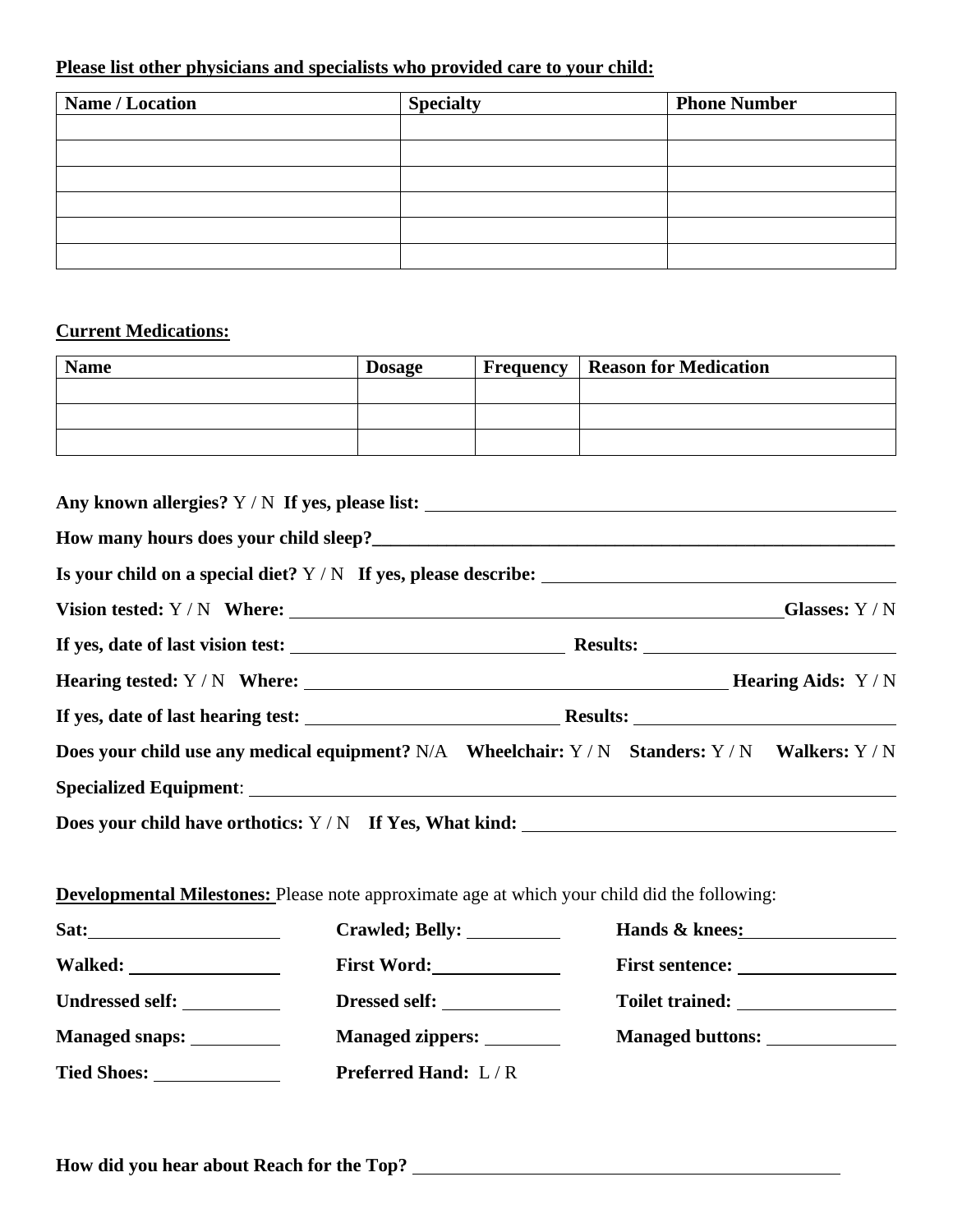| <b>REQUEST AND AUTHORIZATION FOR TREATMENT:</b>                                                   | (Initial) |
|---------------------------------------------------------------------------------------------------|-----------|
| I authorize Reach for the Top to administer all diagnostic and treatment procedures and / or      |           |
| services as required for the above-named client.                                                  |           |
|                                                                                                   |           |
| <b>RELEASE OF INFORMATION:</b> I authorize the release of medical and other information           | (Initial) |
| necessary for completion of my claims, if any; in relation to insurance or compensation benefits. |           |
|                                                                                                   |           |

**Notice of Privacy Practices (HIPAA Acknowledgement/Consent:** I hereby acknowledge that I have received a copy of the Notice of Privacy Practices for Reach for the Top. In addition, I hereby consent to the use and disclosure of my child's personal health information for the purposes of treatment, payment, and health care operations. I understand that Reach for the Top also serves as a training facility and at times other therapists may observe, handle, or have access to my child's medical information. I authorize Reach for the Top to obtain medical records and/or professional information from my child's physician or other medical professionals as it relates to my child's treatment.

## **I have read and understand Reach for the Top Therapy's Notice of Privacy Practices:**

**Signature of Parent/Legal Guardian Date Date Relationship to Patient** 

**Please initial the following statements that you agree with:**

 $\overline{a}$ 

| т казе пинат ик топо оте знаситения инас уби адгес отни.                                                                                                                                                                                                                                                                                                                                                                       |           |
|--------------------------------------------------------------------------------------------------------------------------------------------------------------------------------------------------------------------------------------------------------------------------------------------------------------------------------------------------------------------------------------------------------------------------------|-----------|
| I agree to allow Reach for the Top to send email to the email address I provided above.                                                                                                                                                                                                                                                                                                                                        | (Initial) |
| Reach staff encourage families to attend each session with their child, to learn strategies<br>to use at home and participate in their care. If a family must leave the session,<br>they must return at least five minutes before the end of the session. Parents must<br>also be readily available by phone if an emergency were to occur. Please confirm<br>times with your therapist before you leave your child with them. | (Initial) |
| I understand Reach for the Top Therapy Services supports students in a wide variety of fields. I<br>agree to allow students to observe / shadow / provide services under direct supervision of my<br>child's treating therapist.                                                                                                                                                                                               | (Initial) |
| I will not use my cell phone and / or any electronics when I am in the therapy clinic, unless<br>specified by the therapist.                                                                                                                                                                                                                                                                                                   | (Initial) |
| I authorize Reach for the Top to take photographs, video / audio recordings of my child. Photo<br>graphics, audio or video recordings may be used for the following purposes: conference<br>presentations, education, staff development, marketing, social media posts and grant applications.                                                                                                                                 | (Initial) |